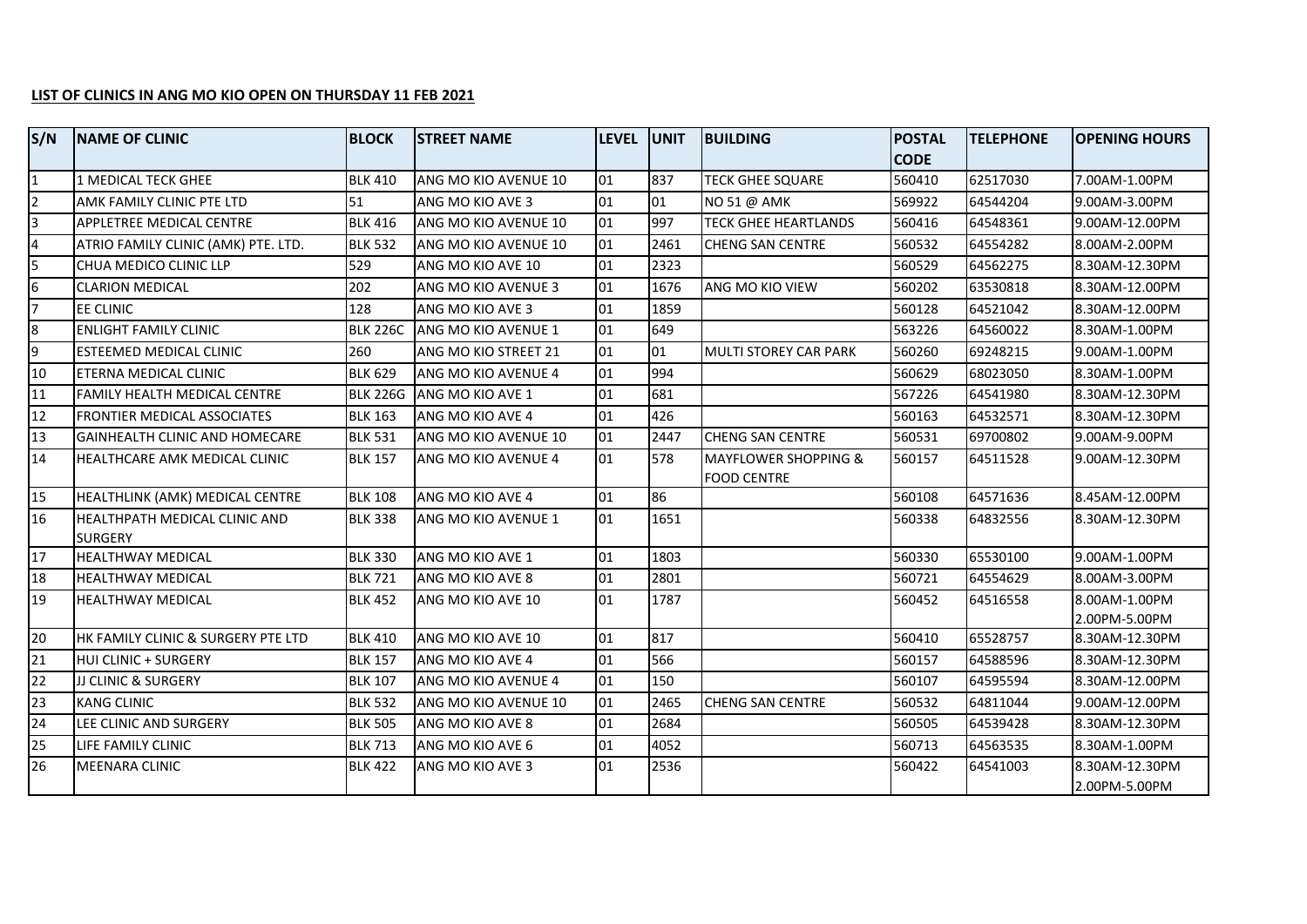| S/N | <b>INAME OF CLINIC</b>                                         | <b>BLOCK</b>    | <b>ISTREET NAME</b>  | <b>ILEVEL</b>    | <b>IUNIT</b>  | <b>BUILDING</b>              | <b>POSTAL</b> | <b>TELEPHONE</b> | <b>OPENING HOURS</b> |
|-----|----------------------------------------------------------------|-----------------|----------------------|------------------|---------------|------------------------------|---------------|------------------|----------------------|
|     |                                                                |                 |                      |                  |               |                              | <b>CODE</b>   |                  |                      |
| 27  | MHC FAMILY CLINIC (ANG MO KIO)                                 | <b>BLK 452</b>  | ANG MO KIO AVE 10    | 101              | 1789          |                              | 560452        | 65534050         | 8.30AM-12.00PM       |
| 28  | NORTHEAST MEDICAL GROUP                                        | 2450            | ANG MO KIO AVENUE 8  | 101              | 02            | ANG MO KIO MRT STATION       | 569811        | 64524910         | 8.00AM-2.00PM        |
| 29  | IONEDOCTORS FAMILY CLINIC                                      | <b>BLK 710</b>  | ANG MO KIO AVENUE 8  | 101              | 2613          |                              | 560710        | 65542918         | 8.00AM-1.00PM        |
| 30  | PANCARE MEDICAL CLINIC                                         | <b>BLK 133</b>  | ANG MO KIO AVENUE 3  | $\overline{101}$ | 1643          | KEBUN BARU SPRING            | 560133        | 62583186         | 8.00AM-1.00PM        |
| 31  | RAFFLESMEDICAL                                                 | <b>BLK 722</b>  | ANG MO KIO AVE 8     | 101              | 2825          |                              | 560722        | 64532288         | 8.30AM-1.00PM        |
| 32  | ISATA COMMHEALTH MEDICAL CENTRE                                | <b>BLK 715</b>  | ANG MO KIO AVENUE 6  | 101              | 4008&<br>4010 |                              | 560715        | 62446688         | 8.30AM-12.00PM       |
| 33  | SHENTON FAMILY MEDICAL CLINIC                                  | <b>BLK 728</b>  | ANG MO KIO AVENUE 6  | 01               | 4208          |                              | 560728        | 65545130         | 8.30AM-12.00PM       |
| 34  | TAN MEDICAL CLINIC PTE LTD                                     | <b>BLK 339</b>  | ANG MO KIO AVE 1     | 101              | 1583          |                              | 560339        | 64530482         | 8.30AM-12.00PM       |
| 35  | TAN MEDICARE CLINIC PTE LTD                                    | <b>BLK 629</b>  | ANG MO KIO AVE 4     | 101              | 986           |                              | 560629        | 64544211         | 8.30AM-12.00PM       |
| 36  | TECK GHEE CLINIC (DR TAN YANG KHAI) PTE  BLK 451<br><b>LTD</b> |                 | ANG MO KIO AVENUE 10 | 01               | 1765          |                              | 560451        | 64527971         | 8.30AM-11.30AM       |
| 37  | TECK GHEE CLINIC (DR. KOH)                                     | <b>BLK 451</b>  | ANG MO KIO AVE 10    | 101              | 1765          |                              | 560451        | 64540642         | 8.30AM-11.30AM       |
| 38  | TONG CLINIC & SURGERY                                          | 316B            | ANG MO KIO STREET 31 | 01               | 05            | <b>MULTI STOREY CAR PARK</b> | 563316        | 64528311         | 8.30AM-12.30PM       |
| 39  | TRUCARE MEDICAL AND SURGERY                                    | <b>BLK 226A</b> | ANG MO KIO AVENUE 1  | 01               | 631           | <b>KEBUN BARU MALL</b>       | 561226        | 62558849         | 8.00AM-1.00PM        |
| 40  | UNITED FAMILY CLINIC                                           | <b>BLK 163</b>  | ANG MO KIO AVE 4     | 101              | 416           |                              | 560163        | 64572523         | 8.30AM-12.00PM       |
| 41  | VITAL-CARE CLINIC AND SURGERY PTE LTD                          | <b>BLK 525</b>  | ANG MO KIO AVENUE 10 | 101              | 2399          | <b>CHENG SAN CENTRE</b>      | 560525        | 62565154         | 7.00AM-3.00PM        |
| 42  | <b>WELL FAMILY CLINIC &amp; SURGERY</b>                        | <b>BLK 555</b>  | ANG MO KIO AVENUE 10 | 101              | 1948          |                              | 560555        | 64549519         | 8.00AM-1.00PM        |

## **LIST OF CLINICS IN ANG MO KIO OPEN ON FRIDAY 12 FEB 2021**

| S/N | <b>INAME OF CLINIC</b>         | <b>IBLOCK</b>  | <b>ISTREET NAME</b>          | <b>ILEVEL IUNIT</b> |      | <b>IBUILDING</b>         | <b>IPOSTAL</b><br><b>ICODE</b> | <b>ITELEPHONE</b> | <b>IOPENING HOURS</b> |
|-----|--------------------------------|----------------|------------------------------|---------------------|------|--------------------------|--------------------------------|-------------------|-----------------------|
|     | 11 MEDICAL TECK GHEE           | <b>BLK 410</b> | <b>JANG MO KIO AVENUE 10</b> | 101                 | 837  | <b>ITECK GHEE SQUARE</b> | 560410                         | 62517030          | 7.00AM-1.00PM         |
|     | IAMK FAMILY CLINIC PTE LTD     | 51             | ANG MO KIO AVE 3             | 01                  | 01   | NO 51 @ AMK              | 569922                         | 64544204          | 16.00PM-10.00PM       |
|     | <b>IPANCARE MEDICAL CLINIC</b> | <b>BLK 133</b> | <b>JANG MO KIO AVENUE 3</b>  | 101                 | 1643 | IKEBUN BARU SPRING       | 560133                         | 62583186          | 8.00AM-1.00PM         |

## **LIST OF CLINICS IN ANG MO KIO OPEN ON SATURDAY 13 FEB 2021**

| S/N | <b>INAME OF CLINIC</b> | <b>BLOCK</b>   | <b>ISTREET NAME</b>          | <b>ILEVEL</b> | <b>HUNI</b> | <b>BUILDING</b>          | <b>IPOSTAL</b> | <b>ITELEPHONE</b> | <b>IOPENING HOURS</b> |
|-----|------------------------|----------------|------------------------------|---------------|-------------|--------------------------|----------------|-------------------|-----------------------|
|     |                        |                |                              |               |             |                          | <b>CODE</b>    |                   |                       |
|     | l MEDICAL TECK GHEE    | <b>BLK 410</b> | <b>JANG MO KIO AVENUE 10</b> | I01           | 83.         | <b>ITECK GHEE SQUARE</b> | 560410         | 62517030          | 17.00AM-1.00PM        |